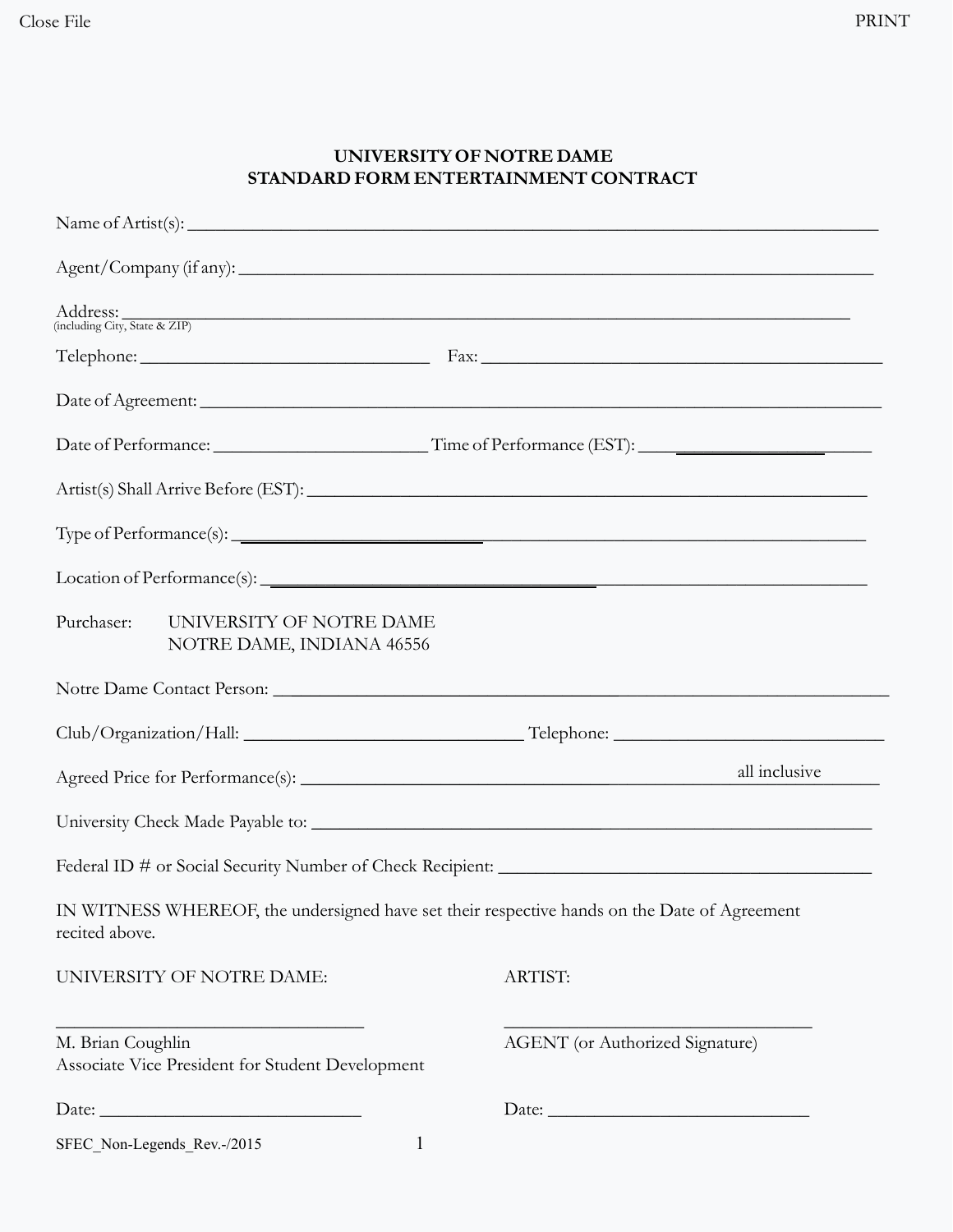This agreement is subject to all terms and provisions in the attached University of Notre Dame Entertainment Contract Rider.

## **UNIVERSITY OF NOTRE DAME ENTERTAINMENT CONTRACT RIDER**

The terms and provisions of this University of Notre Dame Entertainment Contract Rider ("the Rider") are incorporated by reference into the attached University of Notre Dame Standard Form Entertainment Contract, dated \_\_\_\_\_\_\_\_\_\_\_\_\_\_\_("the Contract"), between the University of Notre Dame du Lac ("Purchaser"), and  $("Artist").$ 

1. The parties to this Rider and the Contract intend the relationship between them to be one of an independent contractor and customer. No employee, agent, servant, representative or contractor of Artist shall be, or shall be deemed to be, an employee, agent, servant, representative or contractor of Purchaser. The manner, means and methods of providing the services contemplated in the Contract and the Rider are to be under the sole direction and control of Artist, with the exception of Artist's departure and arrival times and the minimum or maximum length of performance. None of the benefits provided by an employer to its employees, including but not limited to any wages or compensation, workers' compensation insurance or unemployment insurance shall be available from or through Purchaser to Artist or the employees, agents, servants, representatives or contractors of Artist at any time. Artist represents and warrants that it has in place and will maintain in effect throughout the contract term insurance in an amount sufficient to cover Artist and its employees, agents, servants, contractors and representatives who are performing Artist's obligations arising out of the Contract and this Rider, including but not limited to sufficient coverage for work-related injuries sustained by Artist's employees, employers' liability coverage, auto liability coverage and general liability coverage.

2. Artist shall remain liable for the acts of its agents, servants, employees, representatives and contractors during the performance of any of Artist's obligations arising under the Contract and this Rider and during any travel to and/or from the University. Artist hereby undertakes and agrees to indemnify, defend and hold harmless Purchaser and its affiliates, successors, assigns, employees, agents, servants, contractors, representatives, officers and trustees, in their individual and official capacities, from any and all losses, claims, demands, expenses, damages (including loss of use), judgments, costs (including attorneys' fees), actions and causes of action arising out of the negligence or intentional acts or omissions of Artist or its employees, servants, agents, contractors or representatives, and shall defend any suit or action brought against them, or any of them, based on any such alleged injury (including death) or damage and shall pay all damages and claims resulting therefrom.

3. Artist agrees to comply with all local ordinances and codes, applicable state and federal statutes and regulations, whether existing or in the future, in performing its obligations arising out of the Contract and this Rider. Artist agrees to deduct, pay and remain solely responsible for any necessary workman's compensation insurance premiums, income taxes, required withholdings, unemployment insurance premiums, agent's fees or commissions, or union dues arising out of the performance of Artist's obligations arising under the Contract and/or this Rider, and Artist will hold Purchaser harmless against any such expenses, fees, commissions, and/or alleged violation(s) of any local ordinances, codes, statutes and/or regulations, as well as against any claim(s) by any Union(s) and/or Agent(s) for benefits, fees, commissions, dues, or other payments arising out of or resulting from the performance contemplated herein.

4. Artist represents and warrants that in performing its obligations under the Contract and this Rider it is not and will not be infringing upon any property right, patent right, or other legal right of any person or entity; and, if any suit is brought or claim is made by anyone alleging that Artist (or anyone in conjunction with the ownership or presentation of the performance by Artist) is infringing upon or violating any property right, patent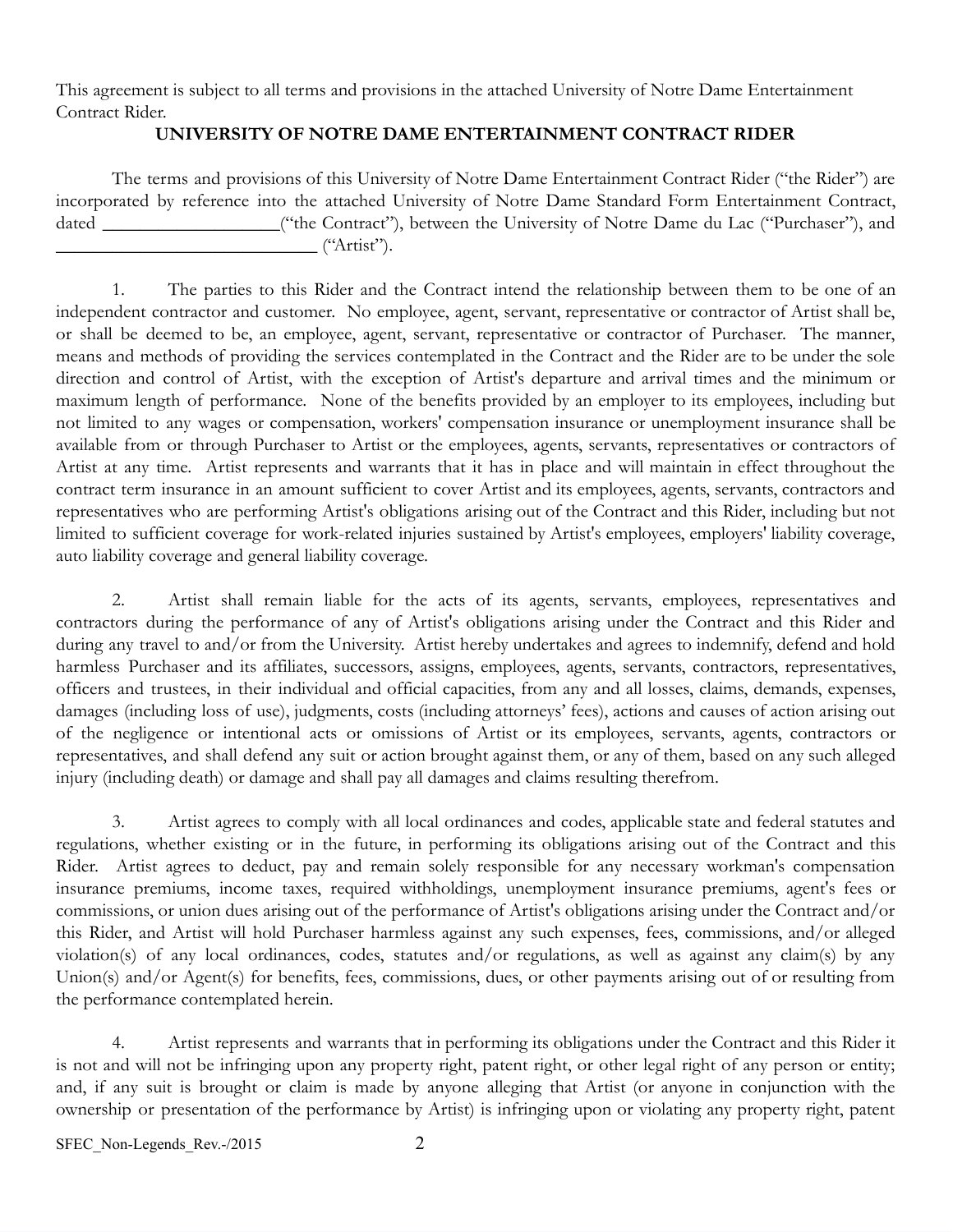right or other legal right by performing the services contemplated herein, then Artist will indemnify, defend and hold harmless Purchaser against and from any and all loss, claim, damage, cost, attorneys' fees or other loss whatsoever.

5. Any dispute between Artist and Purchaser concerning the validity, construction and/or effect of the Contract and/or this Rider shall be resolved by the Superior Court of St. Joseph County, Indiana. By executing this Rider, Artist hereby submits to the jurisdiction and venue of said court and knowingly and voluntarily waives the right to later challenge the same in any forum.

6. Unless otherwise agreed by the parties in writing, Artist shall provide all necessary equipment for the performance at Artist's sole expense. Purchaser is not responsible for any equipment unless otherwise specifically provided for in this Agreement. Artist shall be prepared to begin the performance precisely at the date and time set forth on the attached Contract. Any required setup shall be completed by Artist in advance of said date and time.

7. If an Act of God, nature, war, riots, epidemics, strikes, an act (or order) of public authority, on-sight mechanical difficulties (e.g., a power failure), changes to Purchaser's campus policies related to the COVID-19 pandemic or other legitimate causes beyond the control of the parties should render the performance contemplated by the Contract and this Rider impossible, the parties shall not be liable to one another for any damages they sustain. In such an event, the parties shall attempt to reschedule the performance for another mutually convenient date and time. If rescheduling is not possible, then the Contract and this Rider shall become null and void upon either party's written notification to the other at its last known address. In such an event, neither party shall have any other or further obligation to the other arising out of the Contract and/or this Rider.

8. If the performance is canceled or a change of date is required by the Artist for any reason other than those set forth in Paragraph 7 above, then the Artist agrees to reimburse Purchaser for its bona fide out-of-pocket expenses.

9. In accordance with Purchaser's policy, no deposits or advance payments shall be made or required prior to the completion of the performance contemplated hereunder. Immediately after the conclusion of the Artist's Performance, Artist may, at Purchaser's option, be escorted off Purchaser's premises by Purchaser's Notre Dame Security/Police Department. Should Purchaser elect to so escort Artist, payment will be made by University check, payable as provided in the Contract, once Artist has exited Purchaser's premises, otherwise payment will be made, in the Purchaser's sole discretion, either immediately following the conclusion of the performance or once Artist (and any Artist equipment) has exited the performance venue.

10. The Artist agrees that there shall be no promotion, inciting or encouragement of negative crowd behavior (including without limitation body surfing or moshing) by Artist, its artists, band members, crew, agents, employees, or anyone else accompanying Artist (collectively the "Artist Personnel"). If any actions by Artist Personnel are in conflict with any policies, rules or regulations of Purchaser while Artist is on Purchaser's property, and the Artist Personnel fail or refuse to correct the same upon verbal notification by Purchaser, then Purchaser shall have the right to immediately terminate the performance and cancel the Contract and this Rider with no liability whatsoever. Artist Personnel shall not be under the influence of any intoxicating beverages, narcotics or drugs at any time while on Purchaser's property. Additionally, Artist understands and agrees that no weapons, body armor, intoxicating beverages, narcotics or drugs may be brought onto Purchaser's property. Any violation of this provision will result in immediate termination of the Contract and this Rider by Purchaser with no liability whatsoever.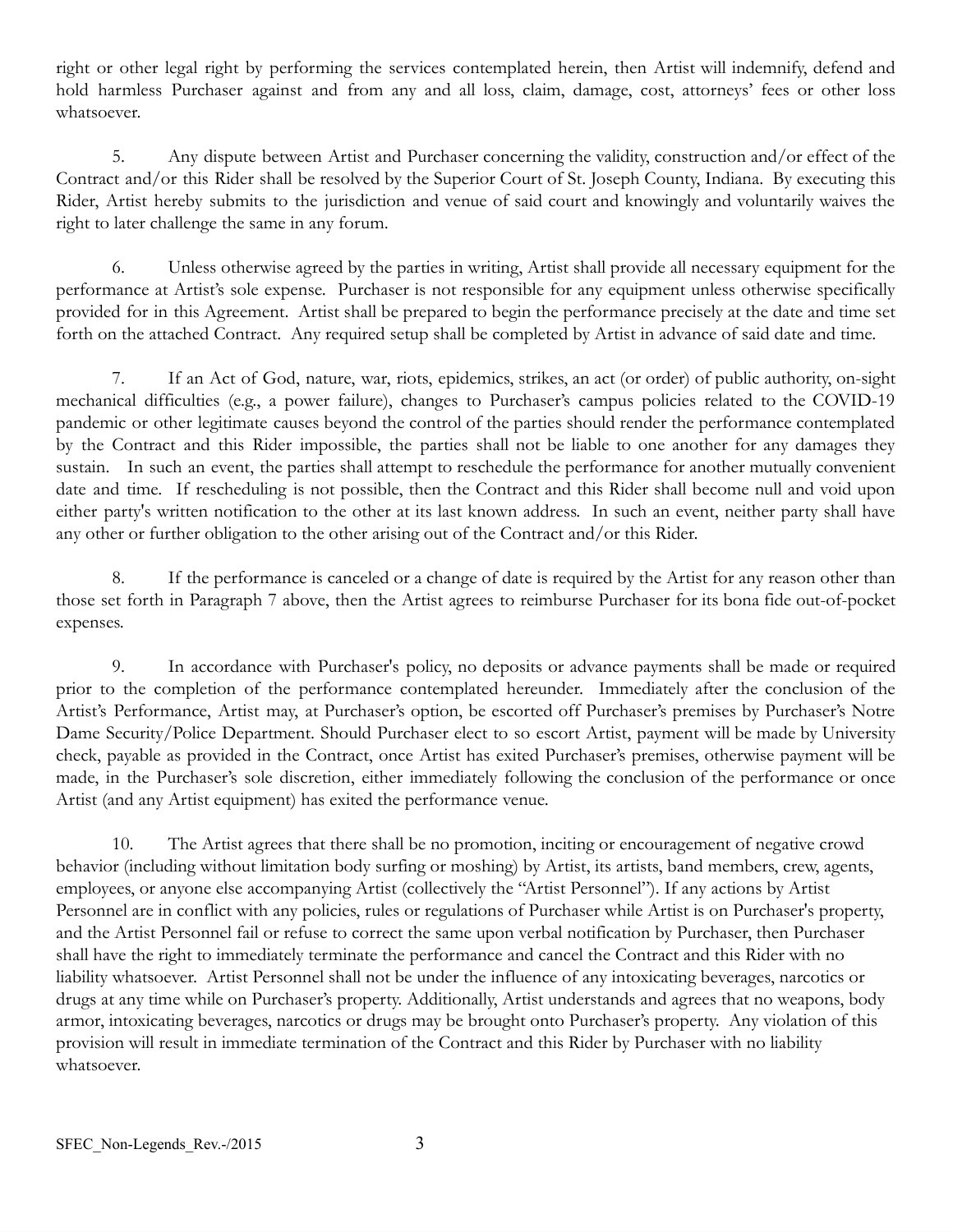11. Artist understands and agrees the Purchaser reserves the right, through and including the day of the performance, prior to the start of Artist's performance at the event, to immediately terminate, without liability, this Rider and associated Contract, should Purchaser determine, for any reason in Purchaser's sole discretion, that Artist's performing at the event may be detrimental to Purchaser (or its agents, employees, students or guests) in Purchaser's sole discretion.

12. The Contract and this Rider represent the entire agreement between the parties hereto and supersede all prior negotiations and/or agreements between the parties. Any additions, deletions or revisions to the Contract and/or this Rider must be in writing and initialed by both parties in order to be valid.

13. Any damage to Purchaser's property or any rented equipment which results from the acts or omissions of Artist and/or its employees, agents, servants, representatives or contractors shall be the responsibility of Artist and payment for any such damage shall be made by Artist within thirty (30) days of written notification of the damage by Purchaser.

14. In the event of any conflict, inconsistency or incongruity between the terms of the Contract and this Rider, or between this Rider and any other Contract or Rider concerning the subject matter hereof, the terms and provisions of this Rider shall in all respects govern and control.

15. In signing the Contract and this Rider, the undersigned parties hereby represent and warrant that they are duly authorized representatives of the person or entity for which they sign and legally entitled to enter binding contracts on its behalf; that they have read this entire document; that they understand the terms and provisions of this document; that they know this document will affect their legal rights and/or those of the person or entity they represent; and that they have signed this document knowingly and voluntarily. Contracts signed by a student or individual without appropriate signature authority from the University are voidable at the sole discretion of the University.

16. Since the essence of the Contract and this Rider concern the specific individuals and the unique personalities and talents of Artist, Purchaser will only pay the fee specified in the Contract if the Artist performing is, in fact, the specific Artist agreed upon. If in the case of a group, the entire group does not perform, or if the Artist is not the Artist specified in the Contract, payment of the fee shall not be required unless Artist has notified Purchaser of the change in advance of the performance and Purchaser has agreed, in writing, to allow the group to perform with less than the entire group or with performers other than those contemplated when the Contract was executed.

17. All of the terms and provisions of this Rider and the Contract shall be enforceable irrespective of whether the Artist is being compensated or is performing free of charge, such as in the case of a benefit performance.

18. Artist and all of Artist's employees, agents, servants, contractors, representatives, and guests who will be present on Purchaser's property agree to follow all of Purchaser's then-existing campus policies regarding the COVID-19 pandemic, including that they will wear masks at all times while inside campus buildings and at any other time designated by the Purchaser. Artist may remove his or her mask during the performance only if Artist is fully vaccinated against COVID-19 and provides proof of full vaccination status at the time of return of this signed Contract and Rider. For the purposes of this Agreement, an individual is "fully vaccinated" 14 days after they have received the second dose in a 2-dose series (Pfizer-BioNTech or Moderna), or 14 days after they have received a single-dose vaccine.